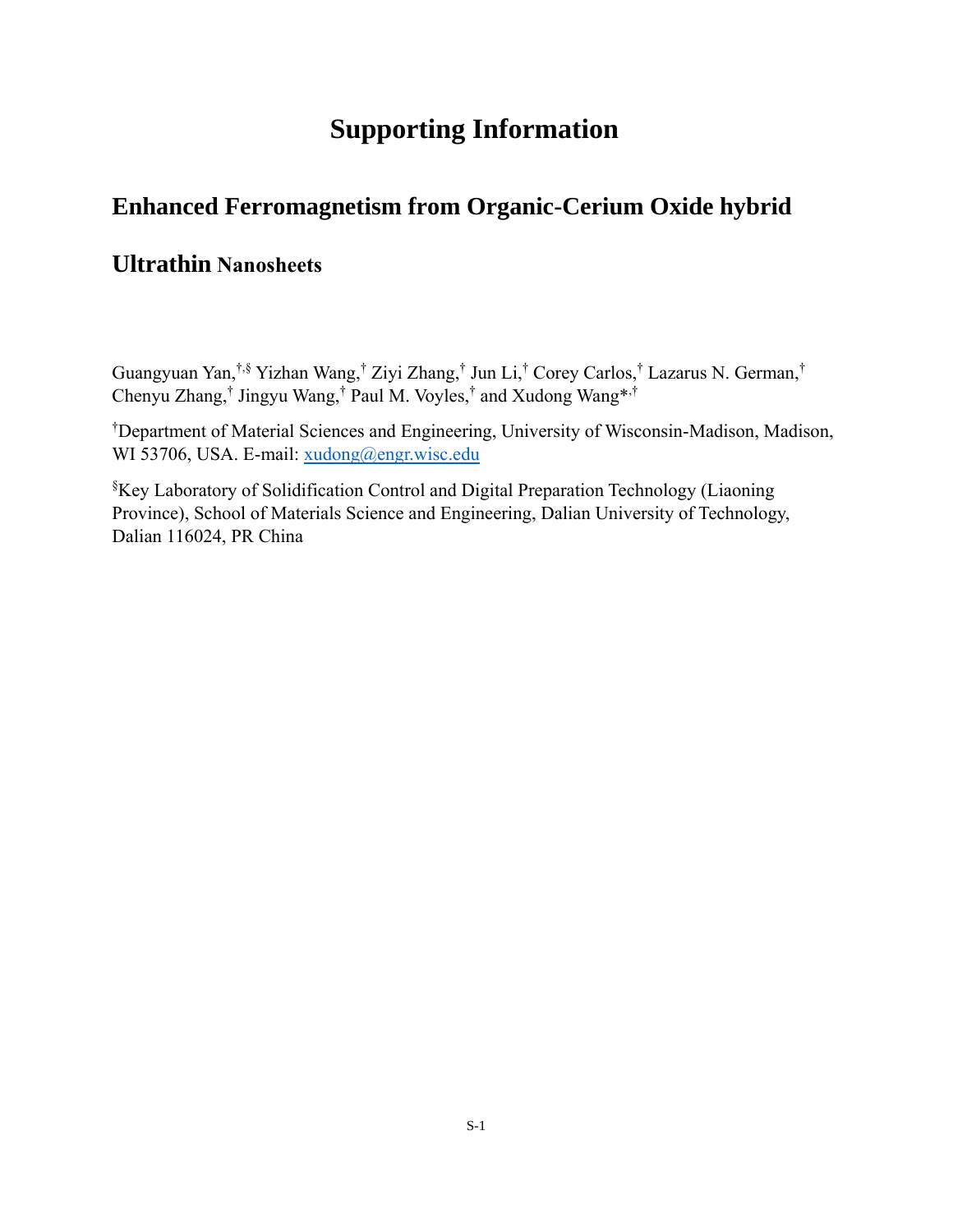### **S1. Figures and Captions**



Figure S1. Influence of the surfactants ratio (SA:OAM, vol%) on the morphology of hy-CeO<sub>2-x</sub> nanosheets. (a) 0:10. (b) 1:9. (c) 3:7. (d) 5:5. (e) 7:3. (f) 9:1. (g) 10:0.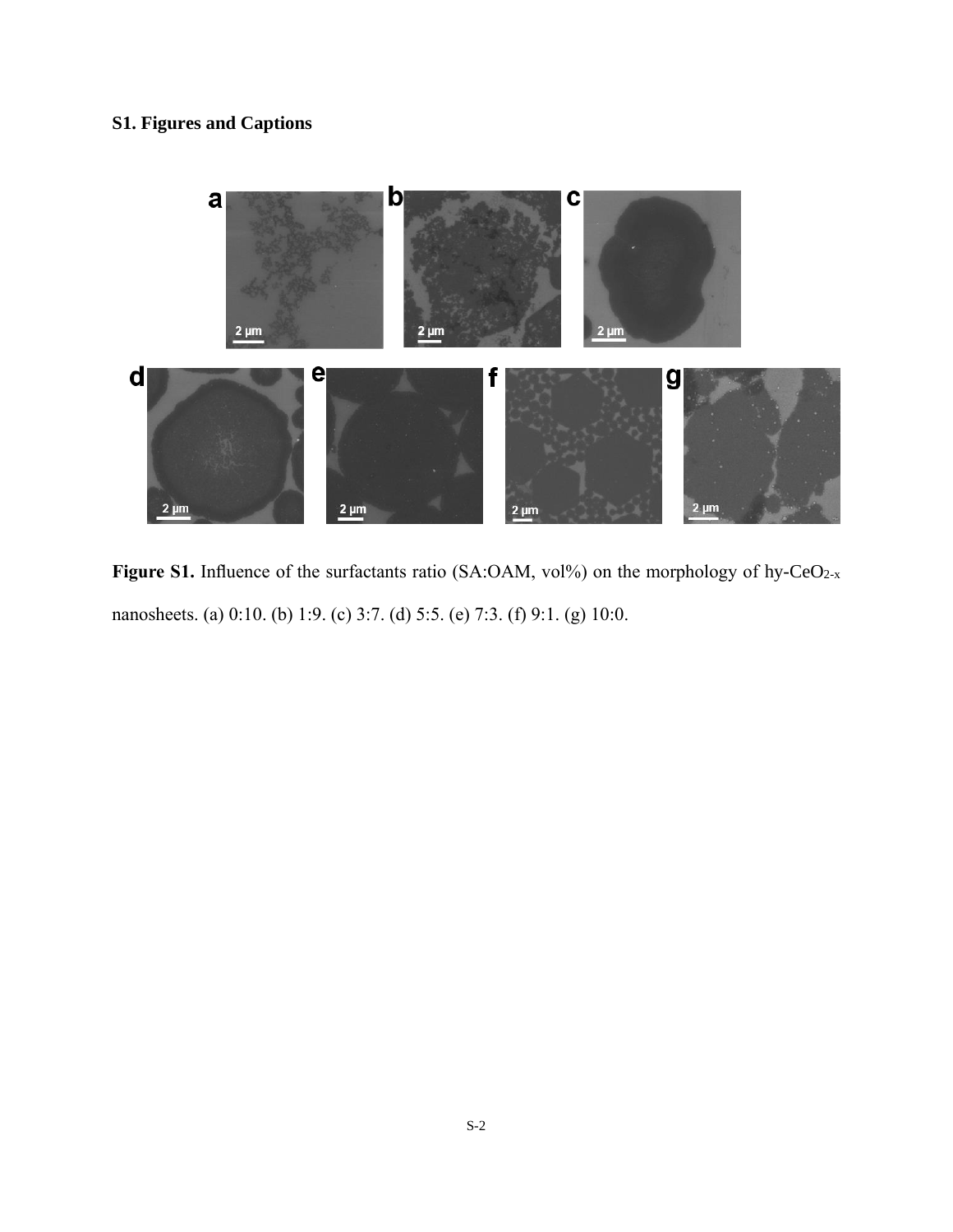

Figure S2. Influence of the Ce(NO<sub>3</sub>)<sub>3</sub> concentration on the thickness of hy-CeO<sub>2-x</sub> nanosheets. (a−c) SEM images, (d−f) AFM topography images, and (g−i) height profiles along the red dashed lines in corresponding AFM topography images of nanosheets grown with aqueous solution containing 2 mM HMTA and  $(a, d, g)$  0.2 mM,  $(b, e, h)$  1 mM,  $(c, f, i)$  1.5 mM Ce $(NO<sub>3</sub>)<sub>3</sub>$ .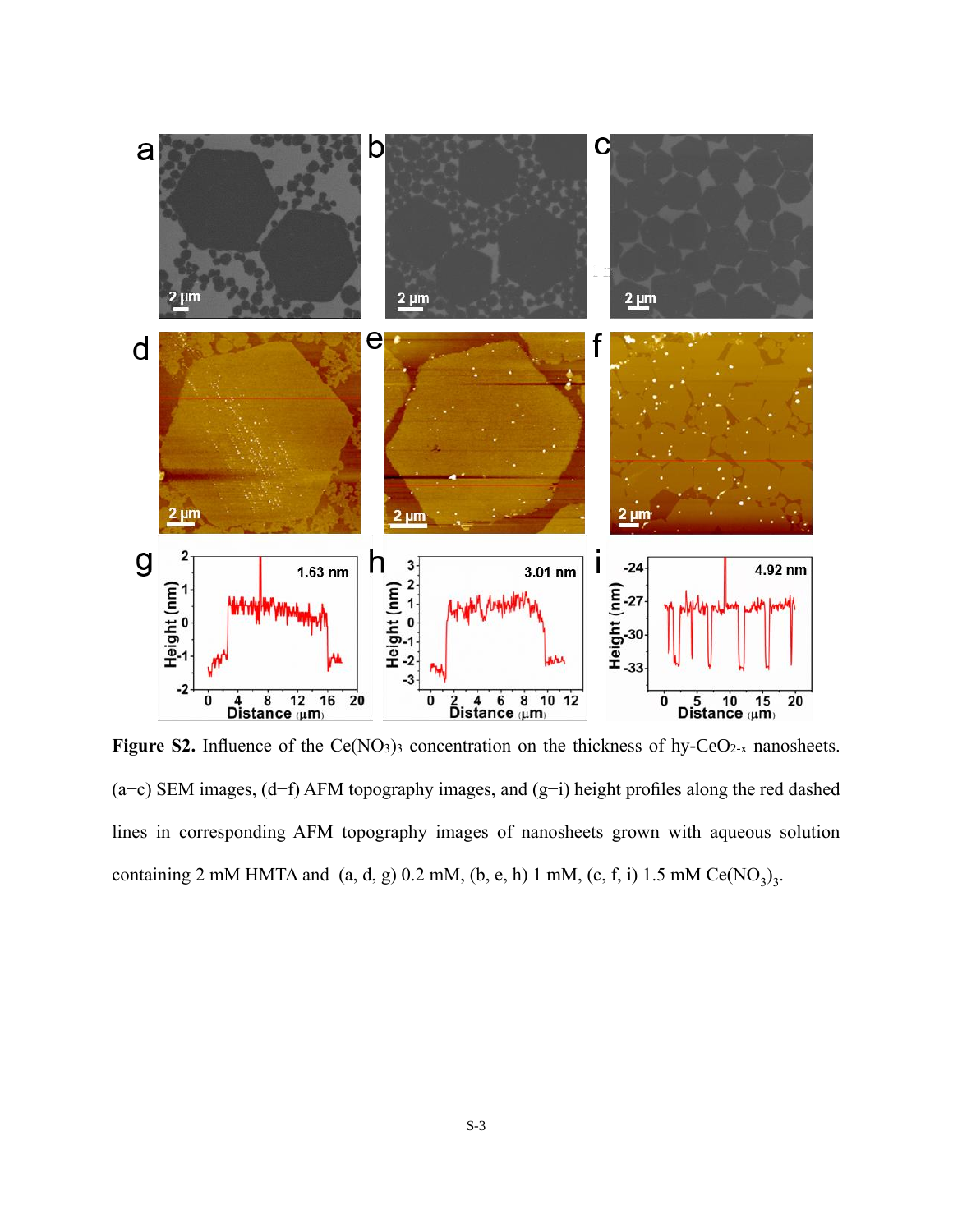

Figure S3. Influence of the growth time on the morphology of hy-CeO<sub>2-x</sub> nanosheets. (a) 20 min. (b) 40 min. (c) 1 h. (d) 1 h 20 min. (e) 1 h 30 min. (f) 1 h 40 min.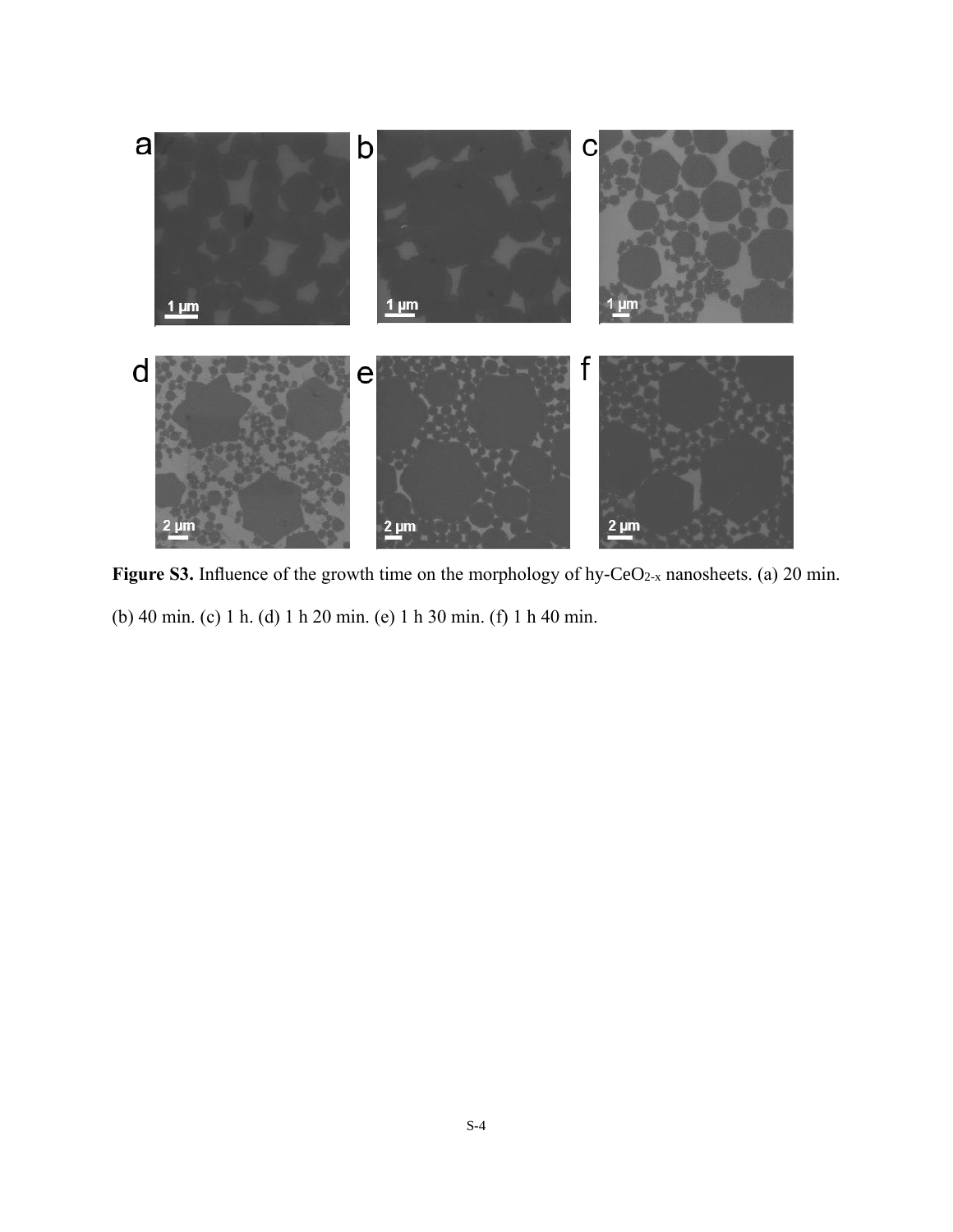

**Figure S4.** (a) M-H curves measured at 300 K from pure substrates for 0.67 nm, 1.63 nm, and 3.01 nm hy-CeO2-x nanosheets respectively. (b) M-H curves measured at 300 K from 0.67 nm, 1.63 nm, and 3.01 nm hy-CeO2-x nanosheets with substrate.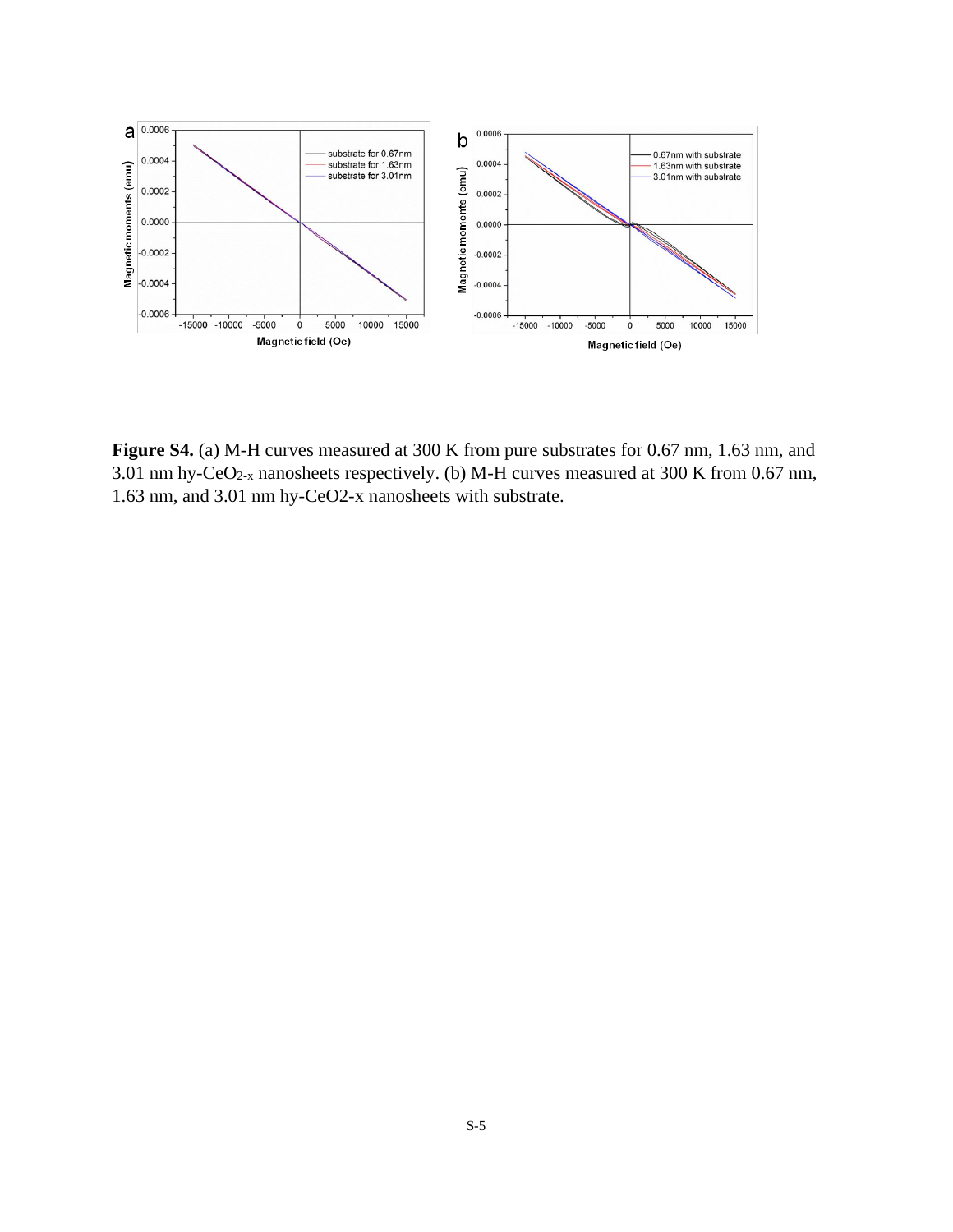

Figure S5. XPS spectrum of characteristic X-ray peak of Ce Ce3d<sub>3/2</sub> and Ce3d<sub>5/2</sub> from hy-CeO<sub>2-x</sub> nanosheets with 0.67-nm, 1.63-nm and 3.01-nm thickness.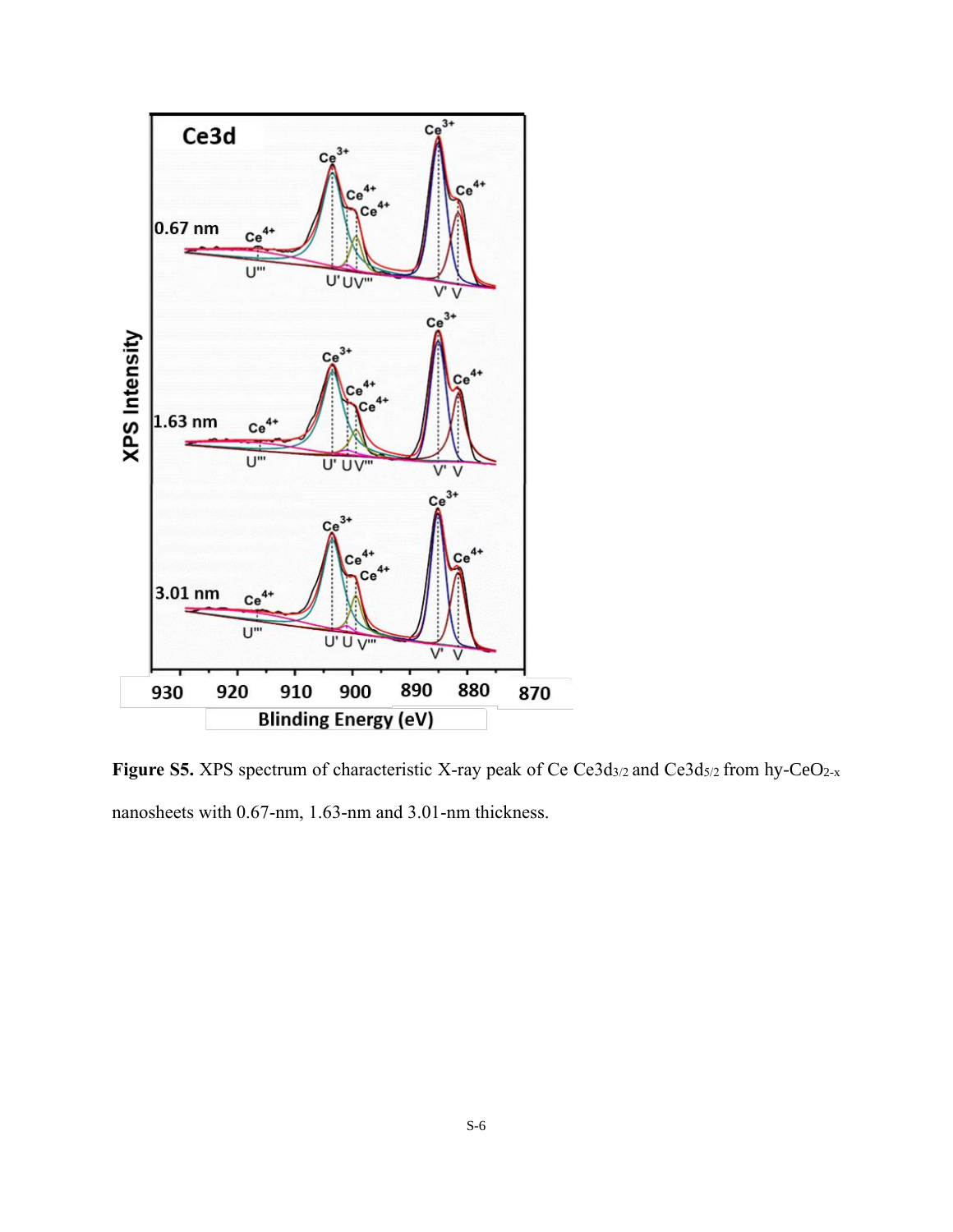

Figure S6. Ce3d<sub>5/2</sub> peak V XPS spectrum of hy-CeO<sub>2-x</sub> nanosheets with 0.67-nm, 1.63-nm and 3.01-nm thickness.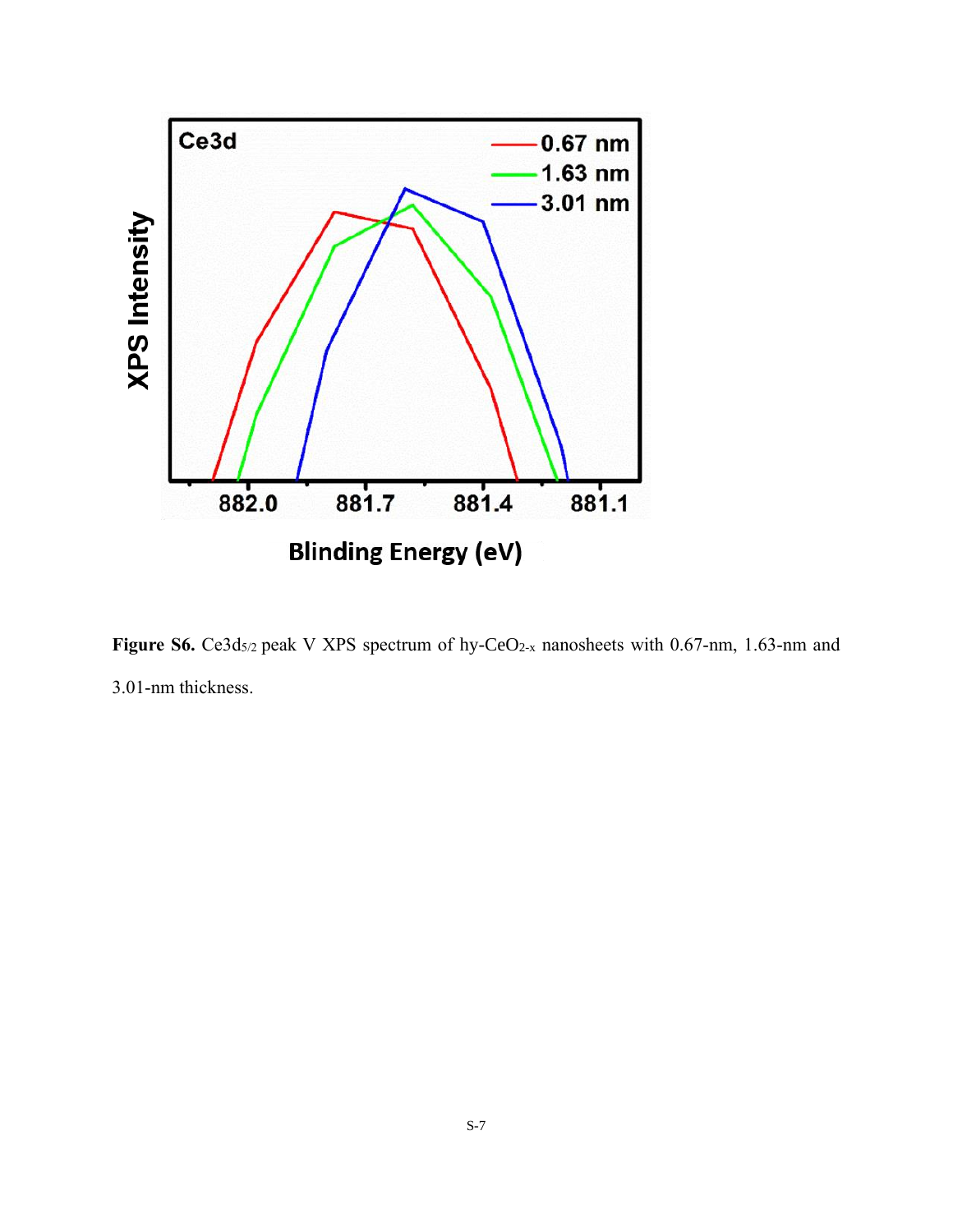#### **S2. Calculation of theoretical stoichiometry O content X and actual stoichiometry O content X'**

It is assumed that the total O content is the sum of the required O to fully oxidize  $Ce^{4+}$  and  $Ce^{3+}$ and to form  $CeO<sub>2</sub>$  and  $Ce<sub>2</sub>O<sub>3</sub>$ , respectively. Then, taking into account that the theoretical stoichiometry  $X = \frac{10}{10c}$  is equal to 2 for  $CeO<sub>2</sub>$  and 1.5 for  $Ce<sub>2</sub>O<sub>3</sub>$ , the ratio of the required oxygen to fully oxidize  $Ce^{4+}$  and  $Ce^{3+}$  to the total concentration  $[Ce^{4+}] + [Ce^{3+}]$  is determined from the concentrations  $[Ce^{4+}]$  and  $[Ce^{3+}]$  according to the following Equations: [1,2,3]

$$
X = \frac{[0]}{[Ce]} = \frac{3}{2} \times [Ce^{3+}] + 2 \times [Ce^{4+}]
$$
 (1)

$$
[Ce^{3+}] = \frac{A_{u'} + A_{v'}}{A_{u'''} + A_{u'} + A_{u} + A_{v''} + A_{v'} + A_{v'}}
$$
(2)

$$
[Ce^{4+}] = \frac{A_{u'''} + A_{u} + A_{v''} + A_{v}}{A_{u''} + A_{u'} + A_{u} + A_{v''} + A_{v'} + A_{v}}
$$
(3)

where  $A_i$  the integrated area of peak "i". While the actual stoichiometry O content  $X' = O1s/Ce3d$ can be determined directly from XPS integrated areas of the O1s and Ce3d XPS peaks according to the following Equation:

$$
X' = \frac{01s}{Ce3d} = \frac{A_o}{A_{Ce}} \times \frac{S_{Ce}}{S_o}
$$
(4)

where Ao and Ace are the XPS integrated areas of the O1s and Ce3d peaks, and Sce (7.399) and So (0.711) are sensitivity factors of Ce and O atoms, respectively.

Table S1 shows the integrated areas of individual XPS fitting peaks of the Ce3d and O1s in Figure S4, and concentrations of  $Ce^{3+}$  and  $Ce^{4+}$  ions calculated by Equation (2) and (3) of hy-CeO<sub>2-x</sub> nanosheets with different thickness.